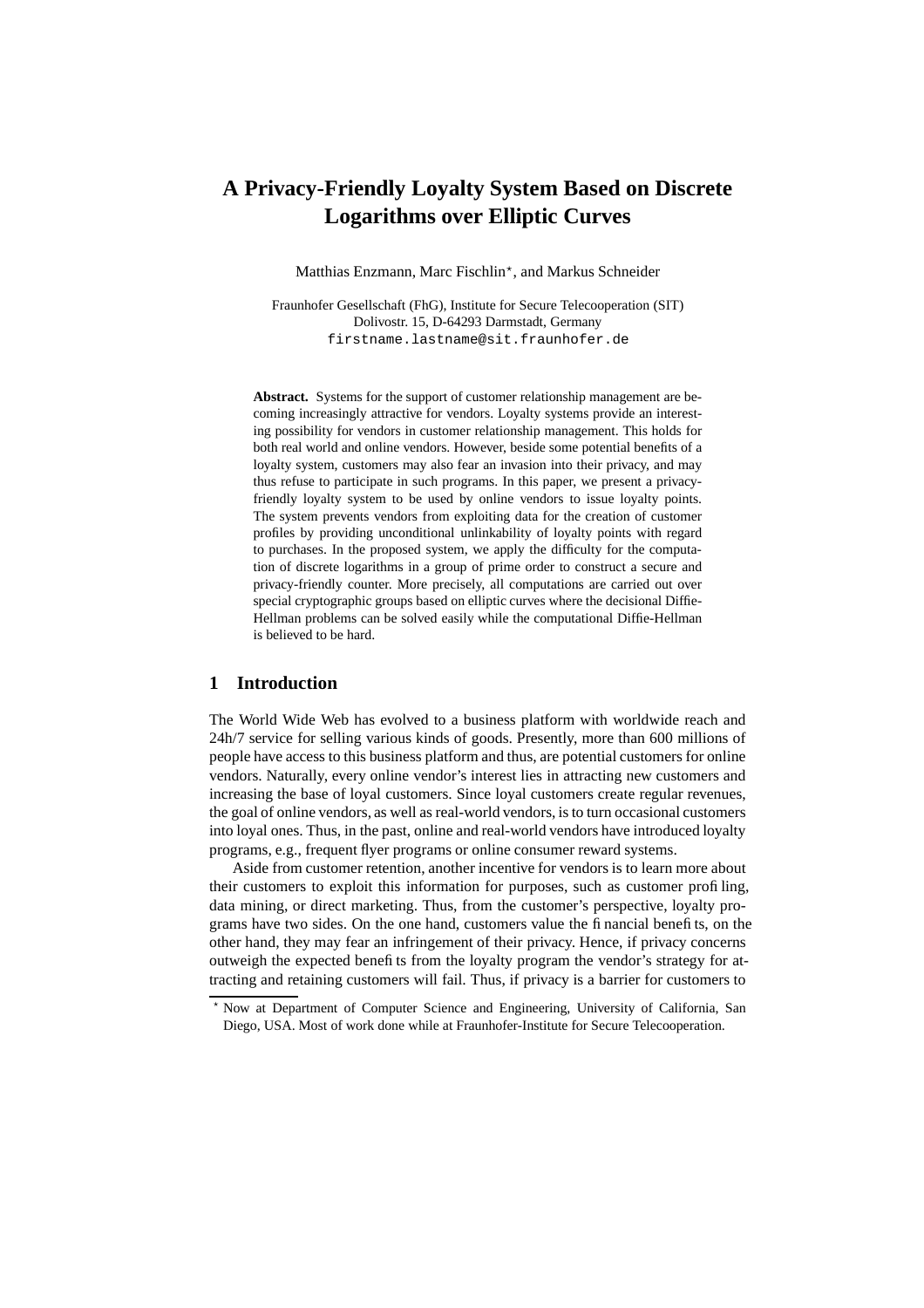participate in the program, it may be worthwhile for vendors to reconsider their strategy of collecting personal data. Indeed, according to [18, 22], there are many customers that are concerned about their privacy in electronic commerce scenarios. Thus, privacyfriendly loyalty systems might be of particular interest to vendors in order to gain a competitive advantage.

In this work, we deal with loyalty systems in which customers receive points from vendors for their purchases. Points can be redeemed at the vendor's in exchange for a reward. Usually, a reward can be obtained when a customer has reached a pre-defined number of loyalty points.

In order to enhance privacy for the customers, the vendor must not be able to generate consumer profiles by linking customers' transactions through the loyalty program. Thus, it is our goal to prevent the vendor from using loyalty points to link any two customer transactions. Hence, when points are handed in by the customer, it is not possible for the vendor to determine the purchases in which the points were obtained. Of course this is only meaningful if there is no other linking information available to the vendor outside the loyalty system. In addition to unlinkability of points to transactions, there are security requirements with respect to unforgeability of points and preventing that the same points are redeemed more than once.

The privacy-friendly loyalty system presented here uses an efficient variant of blind signatures which are based on discrete logarithms in groups of prime order. All computations are done in special cryptographic groups based on elliptic curves that allow to decide easily whether three given group elements form a Diffie-Hellman triple, while both the computational Diffie-Hellman and the Discrete Logarithm problem are conceivably intractable [19, 20]. We propose a counter-based solution in which multiplications in the elliptic curve are iteratively applied for each loyalty point that is issued. As it turns out, this yields more efficient solutions than with straightforward application of blind signatures (called token-based system), yet it also entangles the design and security analysis. Furthermore, in contrast to such a token-based system, the proposed counter-based system prevents different customers from pooling their loyalty points since values of different counters cannot be added up. In the redeem transaction, the counter which represents the loyalty points collected by a customer can be efficiently verified in one step by the vendor. The proposed loyalty system provides unconditional unlinkability of loyalty points with regard to purchases.

The paper is organized as follows. Section 2 gives some background on loyalty systems. In section 3 we define essential privacy and security requirements for loyalty systems. Section 4 provides necessary background on elliptic curves and proposes the protocols of our loyalty system. In section 5, we consider the properties of the proposed system. Related work is discussed in section 6, before we draw some conclusions.

# **2 Loyalty programs**

A loyalty program is a structured marketing effort which rewards, and therefore encourages, loyal behaviour of customers, which is hopefully beneficial to the vendor [28]. We say that a customer is loyal if she has a strong attitude to a certain vendor over its competitors. The motivation of vendors for adopting a loyalty program is, in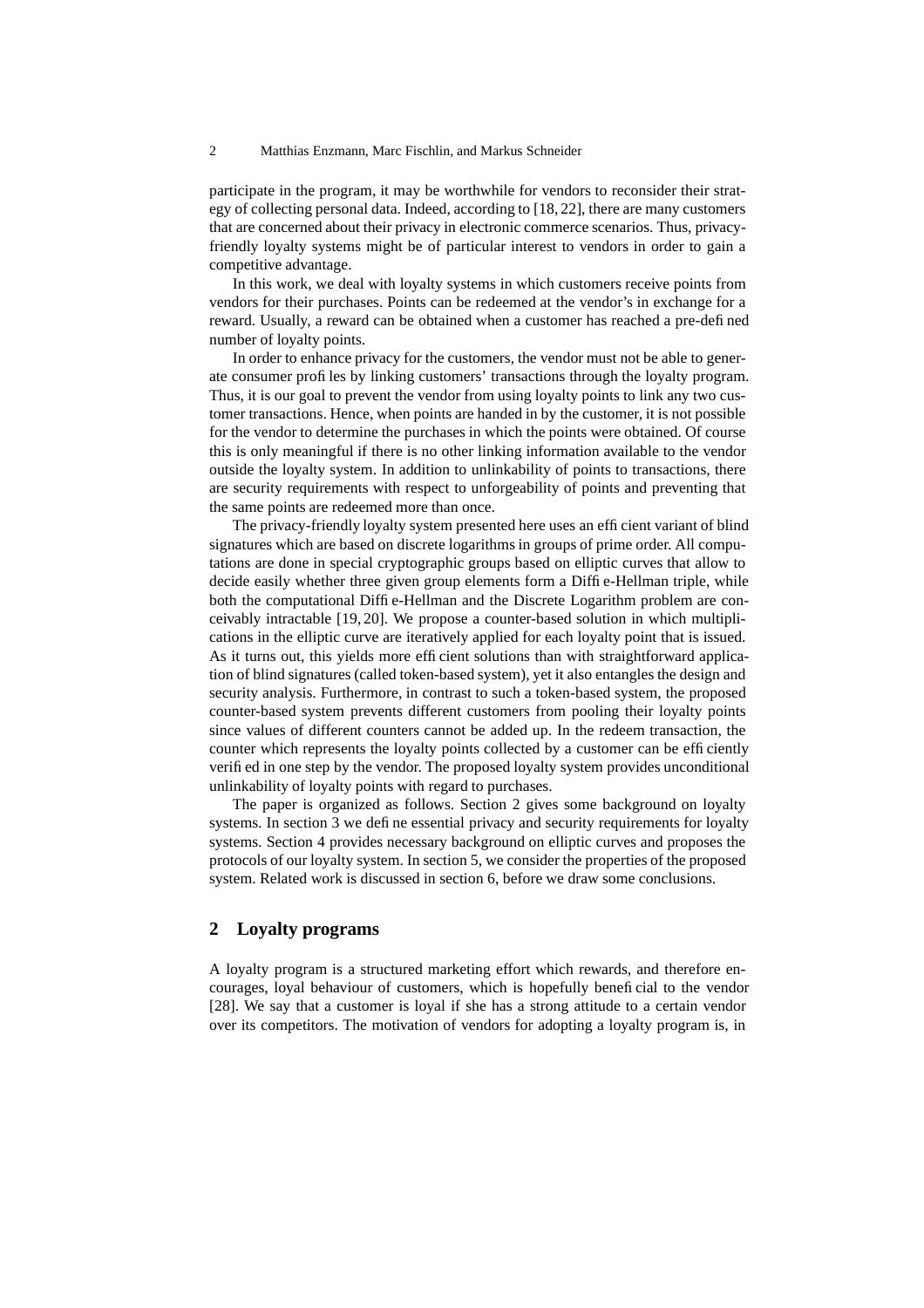general, twofold. First, vendors want to retain present customers and stimulate repeated purchase behaviour which would guarantee regular future earnings. And second, they want to learn more about their customers in order to refine their business strategy.

In general, the basic conditions for loyal customer behaviour in the real world are different from the electronic world [26]. Connecting to a vendor's site is as easy as connecting to its competitor's site. This is in contrast to the real world where barriers exist, such as geographical distance or an existing inter-personal relationship between customer and shop personnel, that may prevent customers from instantly switching vendors. Thus, online vendors must be even more interested in loyalty programs than their real-world counterparts.

There are different types of loyalty programs, e.g., reward systems and virtual communities. Reward systems give program members a financial incentive. They can be classified according to the time the reward is given relative to the purchase. There are immediate reward systems, e.g., price promotions or rebates through membership credit cards, and delayed reward systems, e.g., point collecting programs like frequent flyer miles or "buy 10 get one free". Virtual communities focus on social and service aspects, e.g., online discussion panels on product related problems.

There are some variants for point-based loyalty programs. The number of points awarded to the customer may depend on the monetary value of a purchase, e.g., one point for each Euro spent, or it may depend on specific types of products, e.g., after having bought 10 mp3 files one can download one for free. Furthermore, we can categorize point programs according to the way points are collected. In a token-based approach, for each awarded point a token is issued, e.g., chips issued by a supermarket, while in a counter-based approach the number of points to be obtained is added to the current point balance, e.g., frequent flyer miles.

Members of loyalty programs have a greater propensity to be loyal to the vendor and also have an increased usage frequency compared to non-members[28]. Furthermore, it can be assumed that members are less willing to try offers of competing vendors, even when negative experiences with the vendor occur since these effects are moderated by the loyalty program membership [5]. According to [14], loyalty program members are also less price sensitive, spend more money and are more likely to pass on positive recommendations than non-members.

The customer information gathered in loyalty programs can be used by the vendor for direct marketing, data mining, and customer profiling in order to promote products, infer new customer data, and optimize their range of products, respectively. This means that vendors have a large consumer database where they record every single transaction of their customers. Thus, common loyalty programs do not look so bright anymore from the customer's perspective since they may see this monitoring as an invasion to their privacy. In this context, customers may fear losing control over their personal data, since vendors may disclose their data to other parties. Clearly, customer loyalty strongly depends on the customers' trust in the vendor. Thus, if customers are convinced that they participate in a privacy-friendly loyalty program their loyalty may even increase. In this paper, we propose a point-based loyalty system which may lead to increased customer loyalty due to enhanced privacy.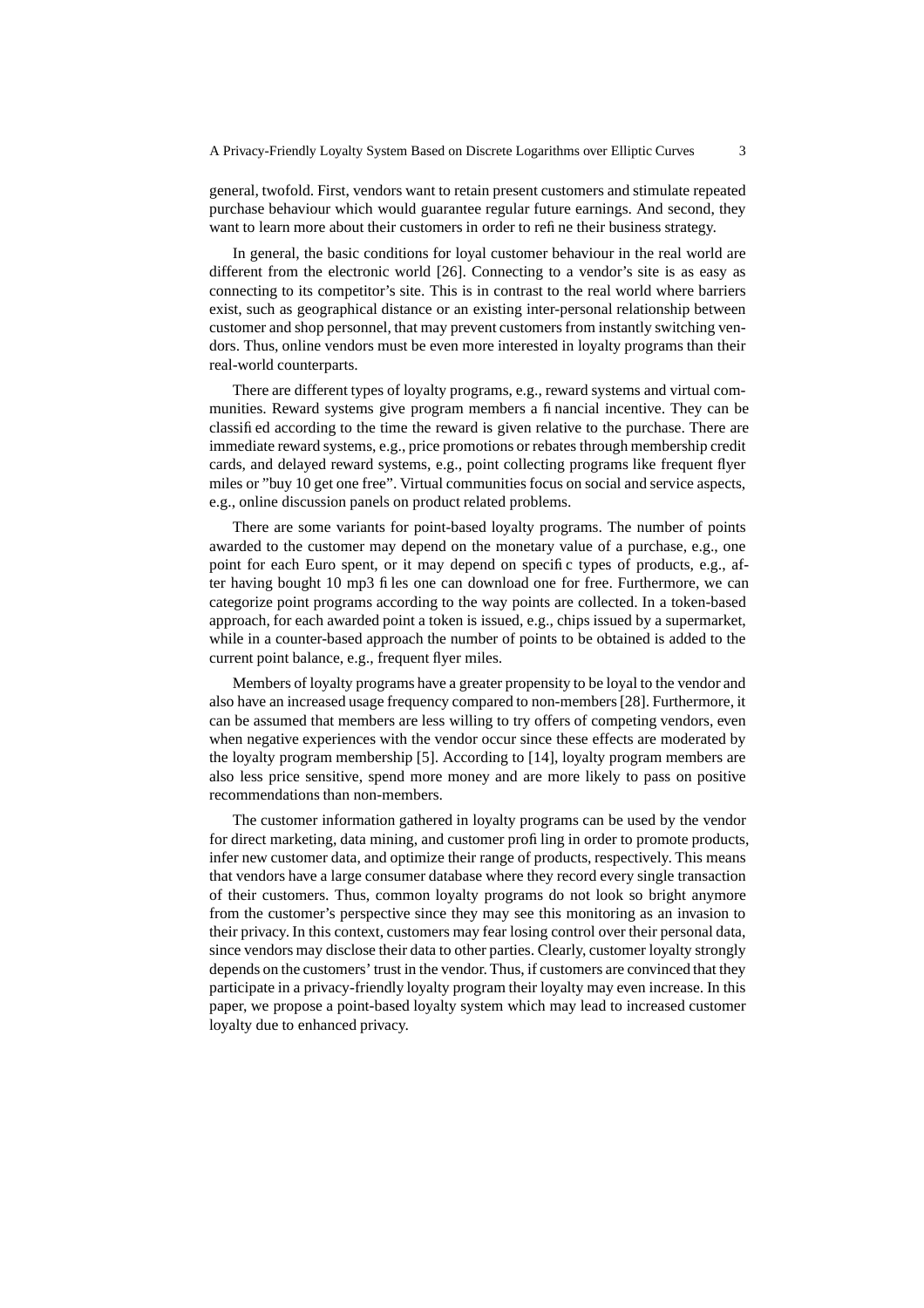# **3 Requirements**

When designing electronic loyalty systems, both customers' and vendors' interests need to be taken into account. There are requirements such as customer privacy and security regarding the unforgeability of loyalty points that must be considered. In the following, we describe requirements that a loyalty system must fulfill.

Privacy. Customers have the fundamental requirement to protect their privacy. In our context, this means that it should not be possible for the vendor to create customer profiles from the awarding and redeeming processes of loyalty points. More precisely, it should not be possible for the vendor to link any two customer transactions by means of the loyalty system. This includes both awarding or redeeming transactions. This means, given a redeeming transaction, the vendor should be prevented from linking it to the corresponding awarding transactions and to other redeeming transactions of the same customer. And likewise, given an awarding transaction, the vendor cannot link it to awarding and redeeming transactions of the same customer. Note that we focus only on the loyalty systems' properties that are necessary to achieve unlinkability. Clearly, linkability may be possible outside the loyalty system. However, preventing this is out of scope of this work. In order to achieve unlinkability for electronic purchases in general, additional technologies have to be used, e.g., unlinkability of search and order phases proposed in [16], payment systems that allow the customer to remain anonymous with respect to the vendor [12, 9], anonymity networks as in [11, 27], or privacy-friendly delivery in case of hard goods similar to the approach proposed in [15].

**Security.** The security requirements considered here can be summarized as *system integrity*. The property of system integrity in the context of a point-based loyalty system means that no other party beside the vendorshould be able to create valid loyalty points. We have several aspects of system integrity that need to be considered.

*Unforgeability.* Loyalty points may only be created by the vendor himself, i.e., customers should not be able to produce them. At the very least, the vendor should be able to tell false points from genuine ones.

*Double-spending detection.* In contrast to real-world loyalty points, their electronic counterparts can be easily copied and are indistinguishable. As a consequence, parties may try to hand-in copies of loyalty points at the vendor's. Thus, we require that it must be *detectable* whether loyalty points have been spent before.

*Pooling prevention.* In general, vendors do not want different customers to pool their loyalty points in order to jointly achieve the redeem threshold. Thus, the loyalty system should prevent successful pooling, e.g., it should be impossible for two users to transform their individual counter values of, say, 5 into a joint counter of 10. Note that this does not address the problem of colluding customers sharing a counter; the latter cannot be prevented in systems with perfect privacy.

# **4 Construction of the loyalty system**

In this section, we present the counter-based loyalty system. Before presenting the protocols, we introduce the specific type of elliptic curves our scheme relies on and some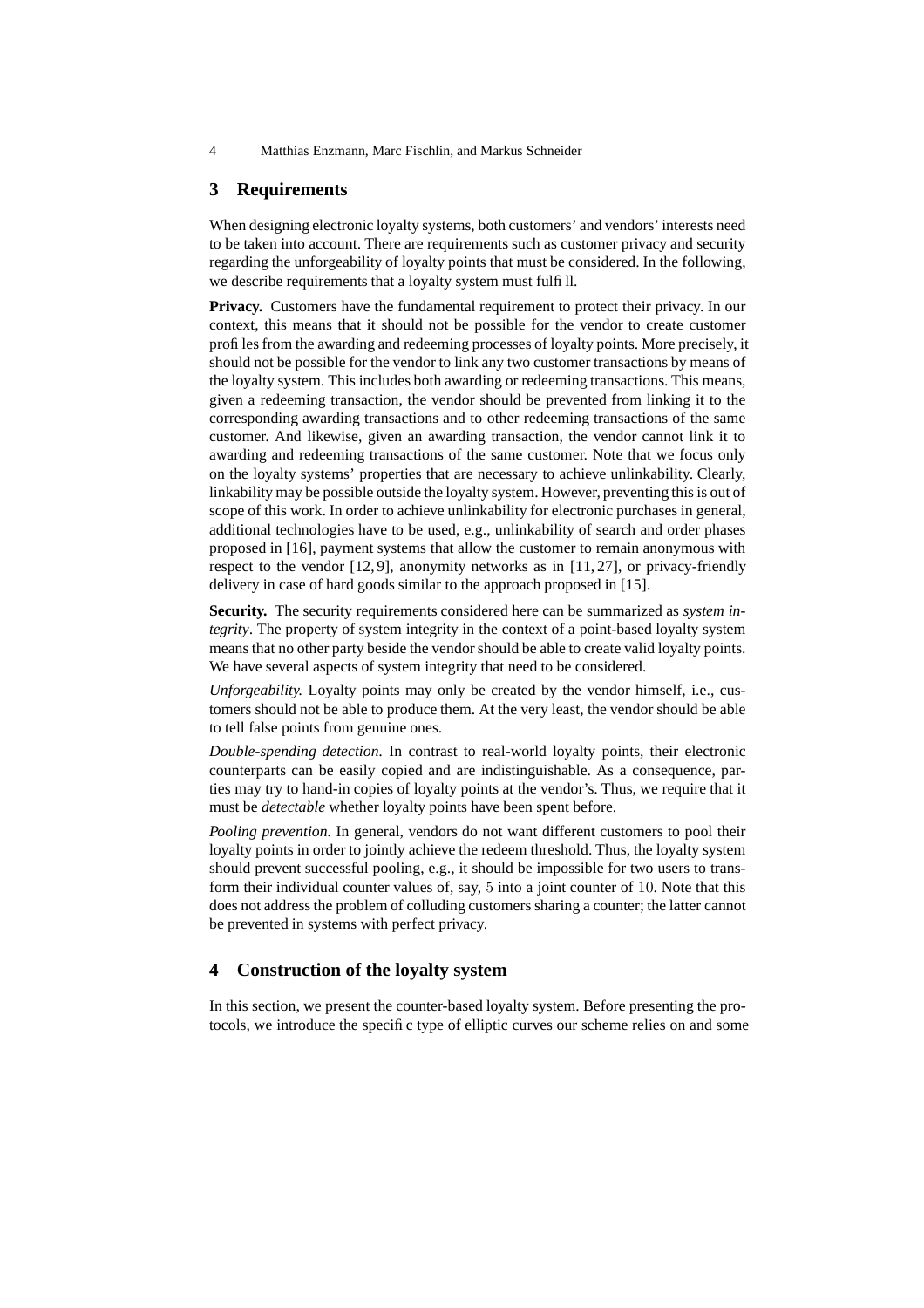important facts. Using these curves allows customers in our construction to verify the validity of issued loyalty points as will become clear later.

#### **4.1 Elliptic curves**

Elliptic curves provide an alternative to well-known groups based on modular arithmetic over the integers. Compared to cryptographic operations like RSA over  $\mathbb{Z}_N^*$  or Diffie-Hellman over  $\mathbb{Z}_p^*$  elliptic curves usually offer smaller key sizes at a comparable security level. Nonetheless, our motivation for basing our protocol on elliptic curves stems from a recently discovered property of some of these curves. Namely, we deploy special elliptic curves for which the *computational* Diffie-Hellman problem (given  $g, g^a, g^b$  determine  $g^{ab}$ ) is believed to be intractable, whereas the *decisional* Diffie-Hellman problem (given  $g, g^a, g^b, g^c$  decide if  $g^c = g^{ab}$ ) is known to be easy.<sup>1</sup> Such elliptic curves have been suggested only recently [19, 20] but have immediately gained a lot of attention because of their usefulness for the design of cryptographic protocols, e.g., [6, 7, 4, 13].

The decision procedure for elliptic curves separating the computational and the decisional Diffie-Hellman problem is usually based on the so-called Weil or Tate pairing. These pairings can be carried out efficiently and allow to decide whether a given tuple constitutes a correct DH triple or not. We omit further technical details as they are irrelevant for the conceptual design of our loyalty system here. Nonetheless, we remark that such curves have already been investigated quite well, in particular with respect to

- **–** appropriate choices of such groups in light of efficiency and security (note that the computational DH problem must still be intractable for the group) [20, 7];
- **–** fast computation of the pairing functions [6, 1, 17], i.e., fast verification of putative DH triples  $(g^a, g^b, g^c)$ ;
- **–** hashing into the curve [7]; that is, how to define a hash function H mapping bit strings to the group.

Since we merely apply these properties we refer to these works for details. For an introduction to elliptic curves see [25].

## **4.2 Protocols**

The loyalty scheme consists of two protocols, the *issue* and *redeem* protocol. Both protocols involve two parties, the vendor and the customer. The goal of our construction is to achieve the unlinkability of issue and redeem and also the unlinkability of any two issue transactions and any two redeem transactions.

**Initialization.** The system is set up as follows. The vendor chooses an appropriate elliptic curve for which the decisional Diffie-Hellman problem can be decided efficiently but for which the computational Diffie-Hellman problem is presumably hard. The order of the group should be a sufficiently large prime  $q$  for which we will later specify another condition, namely, that  $q - 1$  does not have small prime factors (see Section 5.3). Let g be a generator of this curve. From now on, unless otherwise noted, it is understood that all computations are done in the curve.

<sup>&</sup>lt;sup>1</sup> We use the multiplicative notation for the elliptic curve generated by  $q$ .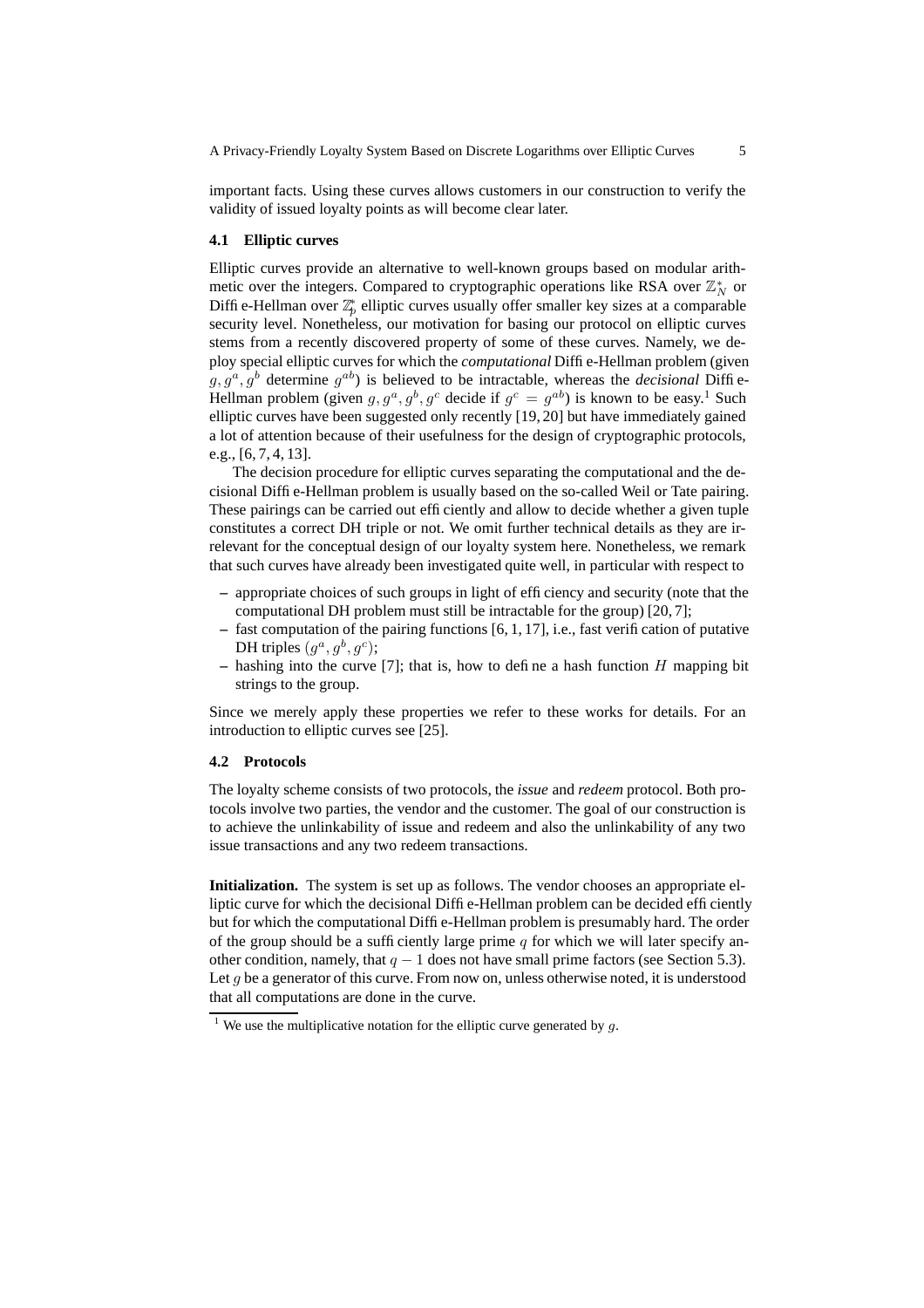| <b>Customer</b>                 |      | Vendor                          |
|---------------------------------|------|---------------------------------|
| choose $s \in B$ $\mathbb{S}_n$ |      | choose $v \in_R \mathbb{Z}_a^*$ |
| compute $c_0 := H(s)$           | g, V | publish $q, V := q^v$           |

#### **Fig. 1.** Initialization

The vendor randomly selects a value  $v \in \mathbb{Z}_q^*$  and computes  $V = g^v$ . He publishes  $(g, V)$  (and a description of the curve) as his public key and keeps v private. The customer chooses a random serial number s from some finite set  $\mathbb{S}_n$ . This serial number will act as an identifier for her future loyalty points, and serial numbers should be chosen such that collisions do not occur. After that, the customer binds to  $s$  by computing her initial counter  $c_0 := H(s)$ , where H is some cryptographic hash function mapping to the group. This hash function should be specified and published by the vendor, too. The initialization process is depicted in Figure 1.

**Issue.** When the customer is to be credited with a loyalty point, she randomly chooses  $r_i$  from  $\mathbb{Z}_q$ . Then, she blinds her current counter value  $c_{i-1}$  by computing  $b_i := c_{i-1}g^{r_i}$ and sends  $b_i$  to the vendor. The vendor raises  $b_i$  to the v-th power and returns the result. Next, the customer computes the unblinding factor  $V^{-r_i}$  and subsequently derives  $b_i^v V^{-r_i} = c_{i-1}^v$ . After that, the customer verifies that the vendor has sent a correct value. To do so she checks whether  $(c_{i-1}, V, c_{i-1}^v)$  is a valid DH triple by running the efficient test for the curve. Note that, in general, this validity test is intractable for groups like  $\mathbb{Z}_p^*$ . If the verification here succeeds then the customer sets  $c_i := c_{i-1}^v$  and stores  $(i, c_i)$ . The issue protocol is shown in Figure 2.

| <b>Customer</b>                                 |         | Vendor            |
|-------------------------------------------------|---------|-------------------|
| choose $r_i \in_R \mathbb{Z}_q$ ;               |         |                   |
| compute $b_i := c_{i-1} q^{r_i}$ ;              | $b_i$   |                   |
|                                                 | $b_i^v$ | compute $b_i^v$ ; |
| compute unblinding factor $V^{-r_i}$ ;          |         |                   |
| unblind $b_i^v$                                 |         |                   |
| $b_i^v V^{-r_i} = c_{i-1}^v q^{r_i v} V^{-r_i}$ |         |                   |
| $= c_{i-1}^v q^{r_i v} q^{-r_i v}$              |         |                   |
| $=c_{i-1}^v$ :                                  |         |                   |
| verify $(c_{i-1}, V, c_{i-1}^v)$ DH triple?;    |         |                   |
| set $c_i := c_{i-1}^v$ :                        |         |                   |

**Fig. 2.** Issue protocol in the customer's  $i$ -th purchase

**Redeem.** If the customer has reached some redeeming threshold, i.e., has gathered enough points to hand them in for a reward, she may execute the redeem protocol shown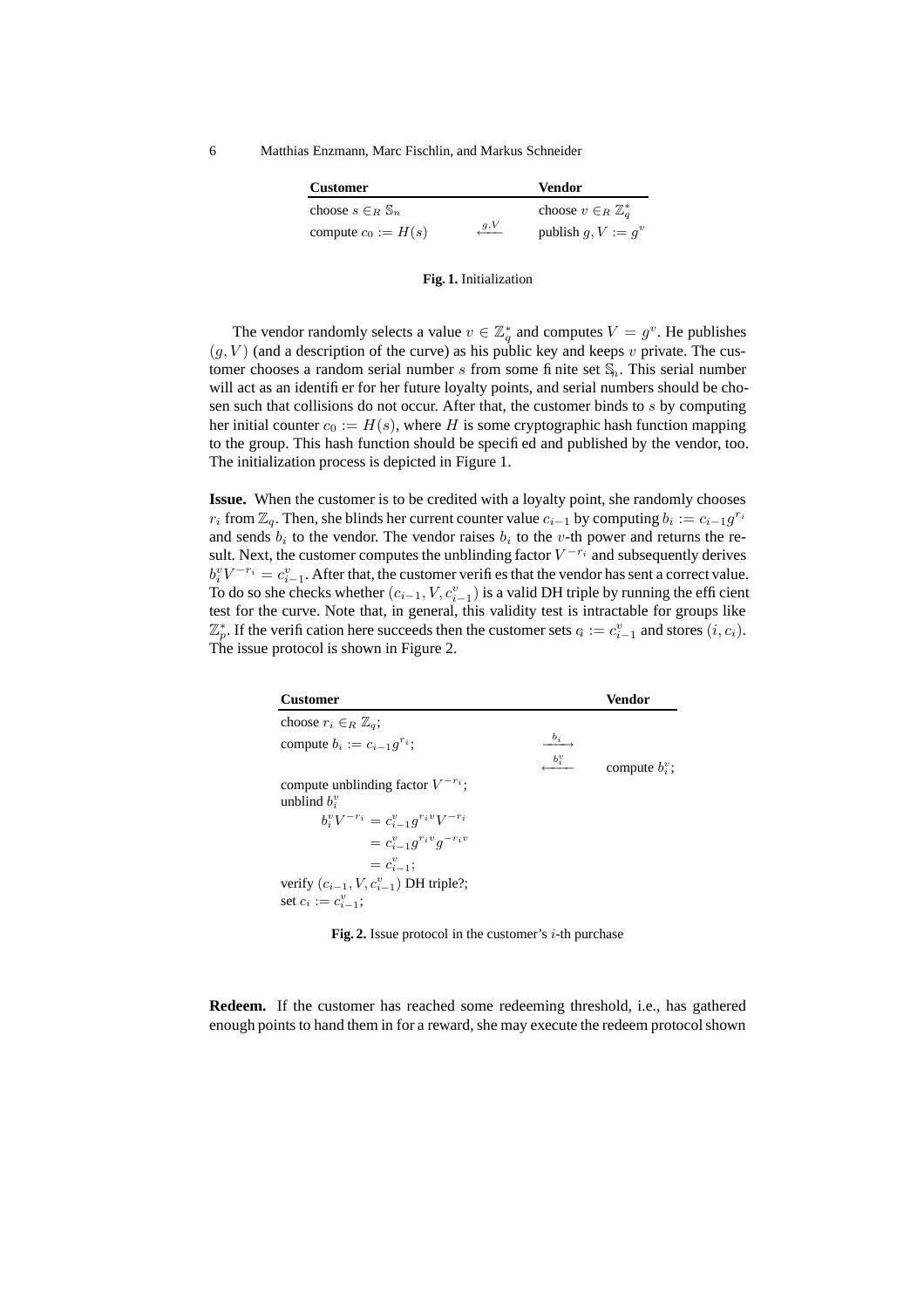in Figure 3. There, the customer sends her serial number  $s$ , the number of collected loyalty points n, and the counter value  $c_n$ . The vendor validates this triple by checking that  $c_n$  is in fact  $c_0^v$  for  $c_0 = H(s)$ .

In order to prevent customers from redeeming the same counter more than once, the vendor checks if s is already stored in his database of redeemed serial numbers. If this is not the case the vendor stores the new serial number  $s$  — alternatively, the serial number's hash value  $H(s)$  may be stored and checked, respectively. Eventually, if all checks are completed successfully the vendor sends the reward to the customer.

| <b>Customer</b> |             | Vendor                                    |
|-----------------|-------------|-------------------------------------------|
|                 | $(s,n,c_n)$ |                                           |
|                 |             | verify $c_n \stackrel{?}{=} H(s)^{v^n}$ ; |
|                 |             | s not yet stored in database?;            |
|                 |             | grant reward if verification successful;  |

**Fig. 3.** Redeem protocol

Note that if the serial numbers would be used directly, i.e., without applying the hash function or some similar measure, then the vendor might be easily tricked into accepting a forged counter. Specifically, given two correct counter values  $c_n = s^{v^n}$ ,  $c'_n = (s')^{v^n}$  for some *n* it is easy to derive a third counter  $c_n c'_n = (ss')^{v^n}$  for serial  $number\,ss'$ .

## **5 Properties**

# **5.1 Privacy**

Privacy of the customer follows easily from the fact that the element  $b_i$  in the issue protocol is uniformly and independently distributed since the values of  $r_i$  are chosen independently. This also holds if the vendor knows the serial number  $s$  and all data derived from s like  $c_0 = H(s)$ ,  $c_1 = c_0^v$ , etc. This means that any two issue transactions cannot be linked by the vendor provided that there is no additional information that can be used for linking purposes. The same holds for the linkability of issue and redeem transactions. No execution of the issue protocol can be assigned to a specific customer then, even after revealing  $(s, n, c<sub>n</sub>)$  in the redeem protocol and even if the vendor has unlimited computational power.

#### **5.2 Security**

To claim security properties of our loyalty system we first have to specify the attack scenario and successful attacks. Afterwards, we show that our system achieves the desired properties.

We remark that the vendor in our system can easily thwart double spending by keeping track of used serial numbers s and by rejecting claims for previously submitted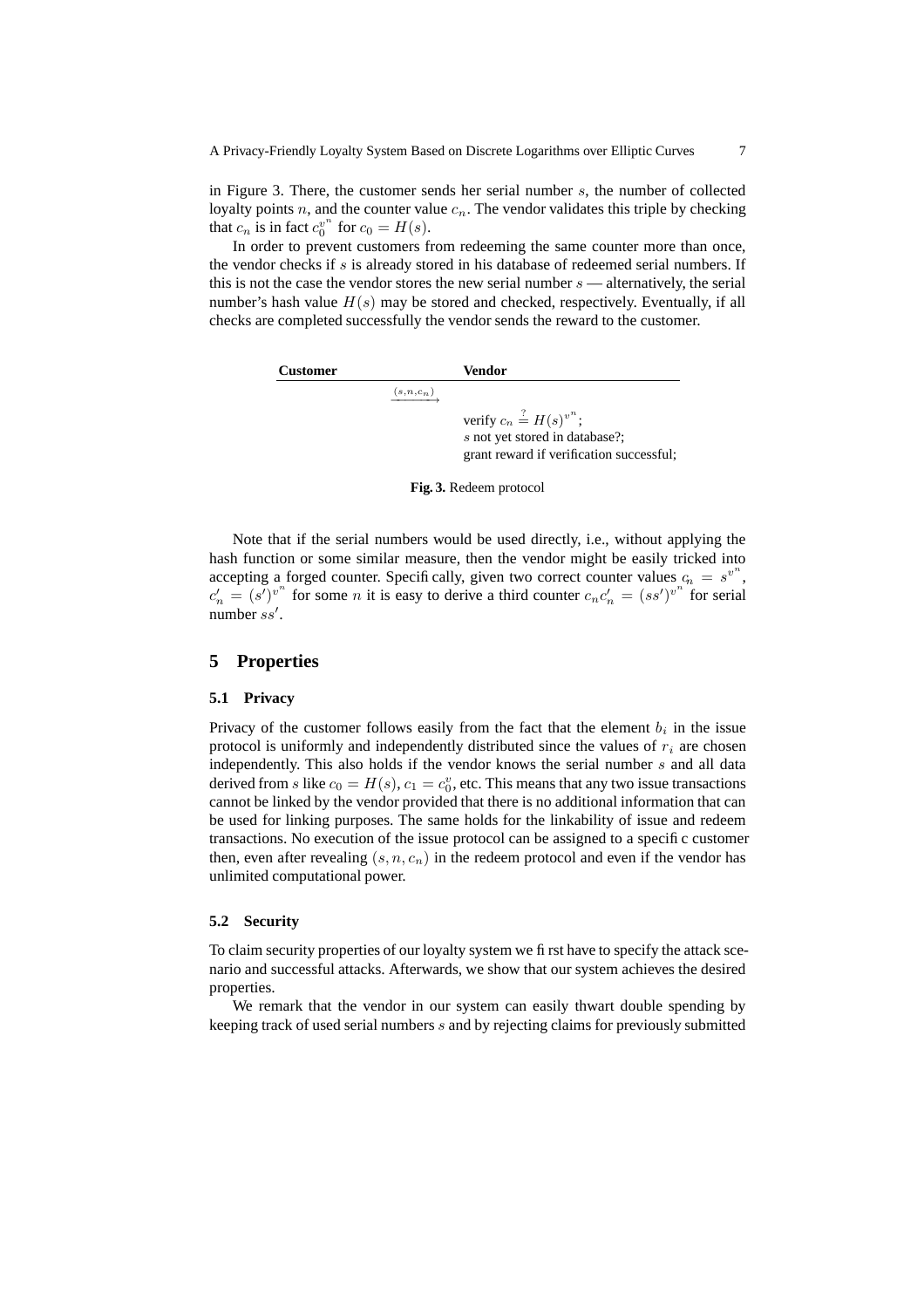ones. As for the unforgeability and pooling prevention we prove security of our scheme based on the intractability of a new problem, called the incremental Diffie-Hellman (iDH) problem. This problem is related to the classical Diffie-Hellman problem as well as to the previously proposed one-more RSA and one-more Discrete Logarithm problems for proving Chaum's blind signature and its discrete-log variant to be secure [2, 4]. Although we were unable to reduce some standard cryptographic problem to this new problem, our reduction enables us to investigate the security of our system by considering a pure mathematical problem and hiding the details of the protocol. Indeed, we will also provide some discussion about the hardness of the iDH problem below.

**Attack model.** The attack model is as follows. We assume that the adversary controls several customers and coordinates their activities. Note that this covers "less malicious" cases where, say, some adversarial users act individually. The adversary is allowed to run issue protocols with the honest vendor and finally engages in a redeem protocol execution. The goal of the adversary is to claim more points than issued in total to these users.

There is a subtlety in the formalization of the adversary "redeeming more points than issued". Recall the example of two users both having already 5 individual points and then trying to combine their points to a joint counter value of 10. In this case 10 points have already been issued indeed. Hence, the two adversarial users actually do not redeem more points than earned before, yet they illicitly pool them. The definition of pooling prevention should capture such misbehavior. We therefore augment the attack model by so-called scheduled users in addition to the controlled users.

A scheduled user is basically an autonomous customer following the protocol honestly. The adversary merely schedules the actions of this user, i.e., determines when this user runs the initialization or issue protocol. More precisely, the adversary can perform three operations with scheduled users. First, the adversary can create a new scheduled user during the attack. This new user immediately follows the prescribed initialization protocol, i.e., chooses a serial number s and computes  $c_0 := H(s)$ . The user goes idle until the adversary wakes him up again. Second, the adversary may call a scheduled user and ask him to step the counter. In this case the user runs the issue protocol with his current counter value and returns to an idle state again. We assume that the scheduled user also stores the intermediate values in addition to the current counter value (i.e., previous blinding and counter values).<sup>2</sup> Third, at any time the adversary may corrupt a scheduled customer which then becomes a controlled user; the adversary gets all the previously stored information and the current counter value, and from now on coordinates all the user's activities. Note that the adversary still controls the set of corrupted users in addition to such scheduled customers.

We count the issued points as follows. For each scheduled user we individually count the number of issue protocol invocations for this user (until the user becomes corrupted or the attack ends). If a controlled customer starts an issue execution then we

<sup>&</sup>lt;sup>2</sup> Usually, honest users are supposed to delete such information. However, reliable erasure is in general hard to achieve and the adversary may later be able to recover the values from the user's hard disk. Thus, a conservative approach is to presume that the user in fact saves the values explicitly.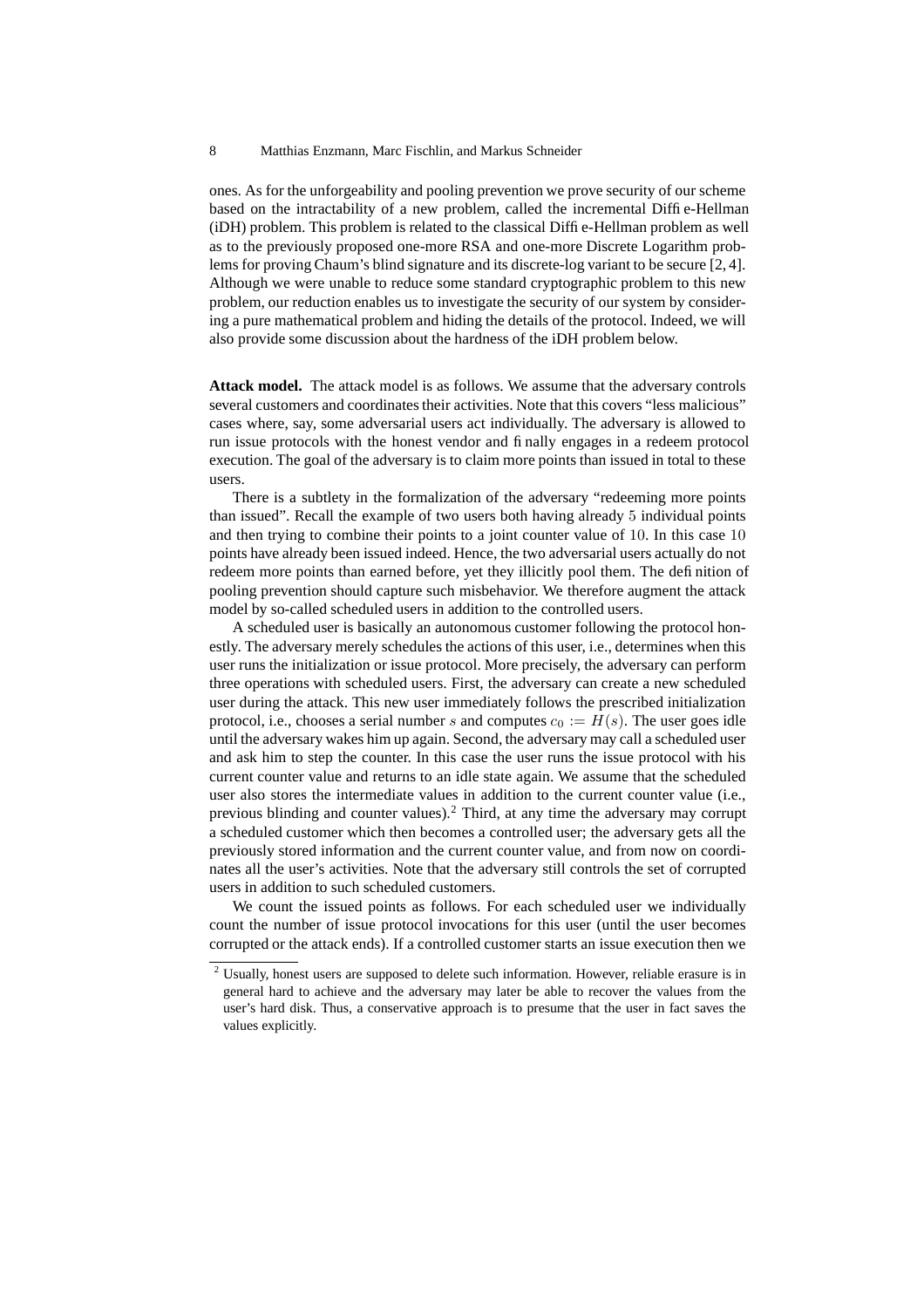A Privacy-Friendly Loyalty System Based on Discrete Logarithms over Elliptic Curves 9

increment the adversary's global count instead. By this, we have an individual number  $n_{\text{cust}}$  of invocations for each customer cust (possibly  $n_{\text{cust}} = 0$  if the customer has been corrupted right away or has never run the issue protocol), and a global number  $n_{adv}$ of invocations with fully controlled customers. We now say that the adversary *breaks the system* if the adversary successfully claims strictly more than  $n_{adv} + \max\{n_{cust}\}\$ points for some user, where the maximum is over all customers cust appearing during the attack.

Note that the lower bound itself,  $n_{adv} + \max\{n_{cust}\}\$ , can trivially be reached by any adversary scheduling a customer  $\max\{n_{\text{cust}}\}$  times and then corrupting the customer (thereby taking over its counter) and performing  $n_{adv}$  subsequent runs of the issue protocol by herself (using the corrupted customer's counter as her starting counter). Claiming more than  $n_{adv} + \max\{n_{cust}\}$  points captures the cases where (a) the adversary manages to add at least one additonal point that was not issued by the vendor to some counter, (b) two or more customers manage to pool their counters, or (c) a combination of both.

In how far do scheduled users reflect pooling attacks? In the example of two customers merging their counter values of 5, one may think of these users as scheduled users. The adversary then corrupts them and tries to redeem 10 points. In this simple attack we have  $\max\{n_{\text{cust}}\} = 5$  and  $n_{\text{adv}} = 0$  and, according to the definition, the adversary breaks the system if she manages to redeem 6 or more points for some user (by pooling both counter values, yielding 10 points, or by increasing the counter by at least one point using some other means).

**The incremental Diffie-Hellman problem.** The incremental Diffie-Hellman problem is to find  $n \ge 1$  and  $g^{n+1}$  for given group elements g and  $V = g^v$  (where v is unknown). To facilitate the task one is allowed to query a special Diffie-Hellman oracle  $DH_{g,V}(\cdot)$  computing  $X^v$  for inputs X. Yet, the condition is that the oracle can only be queried at most  $n-1$  times, e.g., to compute  $g^{v^3}$  from  $g, g^v$  one may make a single call to the oracle. Specifically:

**Definition 1 (incremental Diffie-Hellman problem).** *Let* g *be a generator of a group of prime order*  $q$  *and*  $V = g^v$  *be a random element in this group. Given*  $g, V$  *and access to* an oracle  $DH_{g,V}(X) = X^v$  the incremental Diffie-Hellman (iDH) problem is to  $\alpha$  *come up with an element Z and an integer*  $1 \leq n < \operatorname{ord}_{\mathbb{Z}_q^*}(v)-1$  *such that* 

$$
Z = g^{v^{n+1}}
$$

*and* such that the oracle  $DH_{q,V}(\cdot)$  has been queried at most  $n-1$  times.

The upper bound on the integer n rules out trivial solutions. Else,  $Z := V$  would for example be a correct claim for any multiple *n* of the order ord<sub> $\mathbb{Z}_q^*(v)$  of v in  $\mathbb{Z}_q^*$  because</sub>  $g^{v^{n+1}} = g^v = Z$ . For our scheme we therefore choose a sufficiently large order for v; see Section 5.3 for details.

**Unforgeability and pooling prevention.** The incremental Diffie-Hellman problem reduces to the security of our scheme in the random oracle model. To show this we present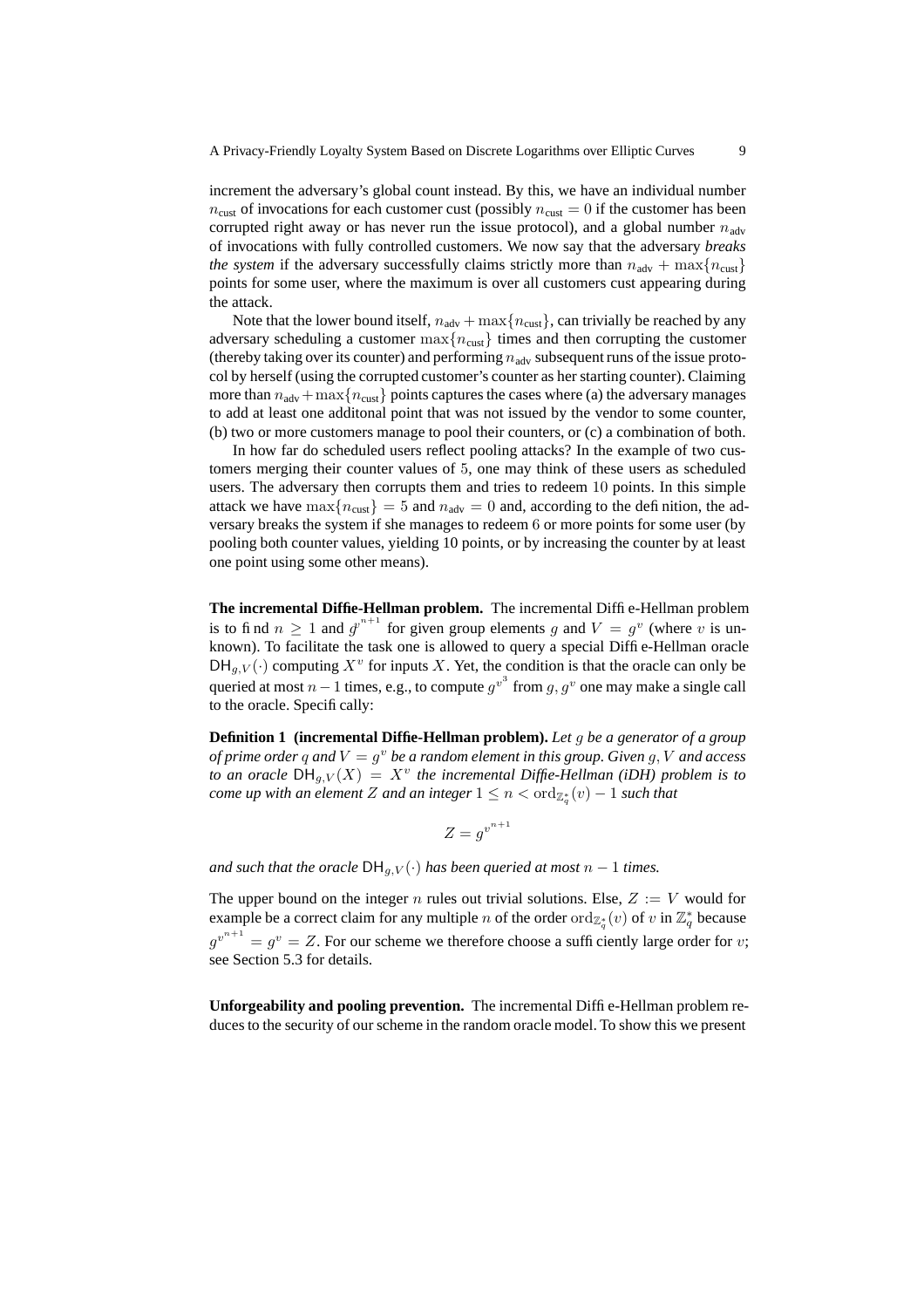an iDH algorithm that uses a successful forger for our loyalty system as a subroutine. In order to use the forger in this way, the iDH algorithm will set up a "virtual" environment for the forger by impersonating the vendor and inserting the input for the iDH problem. As the experiment looks like a real interaction with the vendor from the forger's perspective, the forger will claim more points than issued in the experiment if she would do so in an actual attack. But any solution in the experiment will immediately give a solution for the iDH problem. We conclude that each forger for our protocol must implicitly solve the iDH problem.

In the experiment we will model the hash function  $H$  mapping serial numbers to group elements as a so-called random oracle [3]. That is, we assume that  $H$  acts as a random function: it maps inputs to uniformly and independently distributed group elements, repeating answers for previously queried inputs. Note that the idealized random oracle model merely providessome heuristic evidence that the scheme is indeed secure; refer to [10] for a discussion. Therefore, in Section 5.3 we also present a modification which completely forges random oracles but which essentially preserves the efficiency (with only a negligible loss in the initialization protocol).

We next specify the construction of the iDH algorithm from an arbitrary forger. For this, the iDH algorithm first tries to guess the maximum  $N_{\text{cust}} := \max\{n_{\text{cust}}\}$  of issued points for scheduled users in the upcoming experiment. This value is usually bounded by a parameter  $N$  representing the system's maximum of redeem points. Instructively, think of  $N$  as 10 or 1,000.

To guess  $N_{\text{cust}} = \max\{n_{\text{cust}}\}$  the iDH algorithm picks a uniformly distributed value between 0 and N. The forger's view in the following simulation is independent of this choice, and the iDH algorithm thus hits the right value with probability  $1/(N+1)$ . If, on the other hand, the guess later turns out to be incorrect the iDH solver will stop with failure instead. The overall success probability of the iDH algorithm therefore decreases by a factor of  $1/(N + 1)$  compared to the forger. From now on, we condition on the event that the iDH algorithm selects the correct  $N_{\text{cust}}$ .

We describe the simulation of the forger. The iDH algorithm is given  $g$  and  $V$  and access to the oracle, and has predicted  $N_{\text{cust}}$ . It first computes  $g^{p^2}, g^{v^3}, \dots, g^{v^{N_{\text{cust}}+1}}$  by iteratively querying the oracle, starting with  $V$ . This can be done with  $N_{\text{cust}}$  queries. It next starts the simulation of the forger by providing  $q$ ,  $V$  as the public key of the vendor. The emulation proceeds as follows:

- **–** Whenever the forger queries the hash function H about some serial number s, i.e., adds another *controlled user* to the system, then the iDH algorithm chooses  $w_s \in$  $\mathbb{Z}_q$  at random and returns  $V^{w_s}$  (or returns the previously given answer if this serial number has been queried before).
- **–** If the forger initiates the issue protocol for a controlled user and submits a value b to the virtual vendor then the iDH algorithm calls the DH oracle to derive  $b^v$  and answers on behalf of the vendor with this value.
- **–** If the forger adds another *scheduled user* to the system then the iDH algorithm chooses a number s and sets  $H(s) := V^{w_s}$  for a random value  $w_s \in \mathbb{Z}_q$  (or returns the previously given answer if this serial number has appeared before). The iDH algorithm from now on impersonates this scheduled user with values s and  $c_0 = H(s) = V^{w_s} = g^{w_s v}.$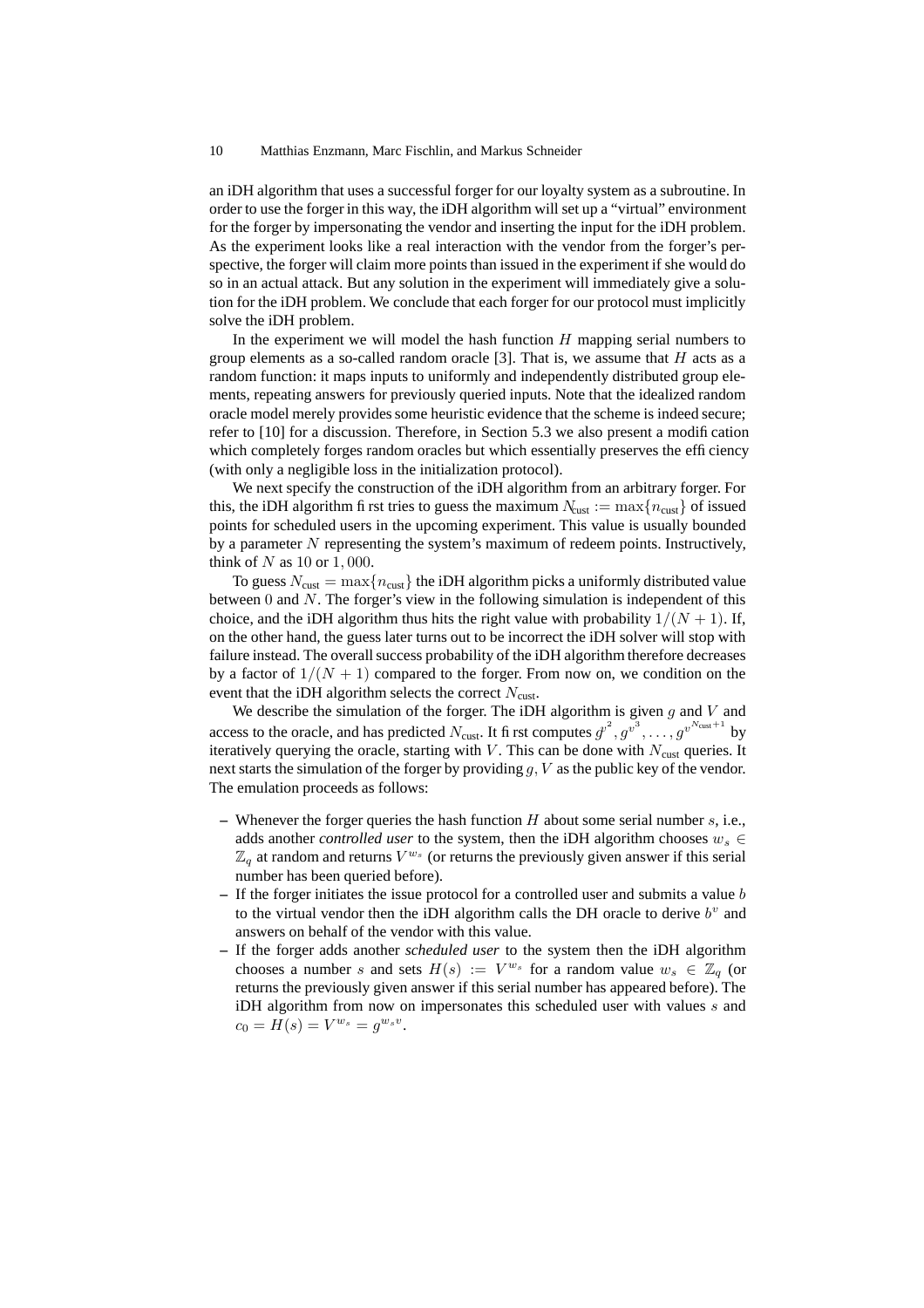- **–** If the forger asks a scheduled user to step the counter then the iDH solver fetches the current counter value  $c_{i-1} = g^{w_s v^i}$  and runs a simulation of the issue protocol:
	- Take  $g^{v^{i+1}}$  from the pre-computed list of powers. Note that, by assumption, i does not exceed the correct guess  $N_{\text{cust}}$  and therefore  $g^{v^{i+1}}$  must be in this list.
	- On behalf of the customer select  $r_i \in \mathbb{Z}_q$  at random and compute  $b_i := c_{i-1}g^{r_i}$ .
	- On behalf of the vendor compute  $V^{r_i}$  and  $(g^{v^{i+1}})^{w_s}$  and reply with

$$
b_i^v = V^{r_i} (g^{v^{i+1}})^{w_s} = V^{r_i} c_{i-1}^v
$$

Store  $c_i = g^{w_s v^{i+1}}$  and  $r_i$  in the name of the customer. Note that all the values, including  $c_i$  and  $r_i$ , are distributed identically to an execution between a scheduled user and the vendor in an actual attack.

**–** If the forger corrupts a scheduled user the iDH algorithm hands over all the previously stored values on behalf of this customer and stops impersonating this user.

When the forger finally redeems a counter value Z and  $n \geq 1$  for some serial number s then the iDH algorithm computes  $w_s^{-1}$  mod q and outputs  $Z^{w_s^{-1}}$  and n and stops.<sup>3</sup>

Note that the answers of the iDH algorithm are identical to those of the genuine vendor and the simulated hash function evaluation yields uniformly distributed values like the random oracle. This means that the view of any forger in the experiment is the same as in an actual attack, and if the forger is able to redeem more points in reality then she succeeds in the simulation with the same probability (under the condition that the iDH solver has guessed  $N_{\text{cust}}$  in advance).

Finally, it remains to be shown that the construction above turns any forgery in the experiment into a solution to the iDH problem. For this note that, for a successful redemption,

$$
Z^{w_s^{-1}}=\left(g^{w_s v^{n+1}}\right)^{w_s^{-1}}=g^{v^{n+1}}
$$

Furthermore,  $n > \max\{n_{\text{cust}}\} + n_{\text{adv}}$  which implies

$$
n \ge \max\{n_{\text{cuts}}\} + n_{\text{adv}} + 1
$$

Since the iDH algorithm has queried its oracle exactly  $\max\{n_{\text{cust}}\} + n_{\text{adv}}$  times this means that  $Z^{w_s^{-1}}$  and n constitute a valid solution to the iDH problem. Therefore, we have presented an algorithm solving the iDH problem whenever the forger succeeds and the initial guess is right.

As for the exact security of our loyalty system we note that, according to common practice, the running time of the attacker comprises her own steps and the ones of honest parties during the attack. But then the running time of the derived algorithm iDH differs only marginally from the one of the attacker, i.e., the iDH algorithm initially computes the powers  $g^{v^i}$  via the oracle and also performs some additional computations when simulating answers of the vendor. Our reduction hence shows that if the adversary breaks the loyalty system in t steps with probability  $\varepsilon$ , then there is an algorithm solving the iDH problem in time  $t' \approx t$  and with probability  $\frac{1}{N+1} (\varepsilon - \frac{2}{q}).$ 

<sup>&</sup>lt;sup>3</sup> There is a very small probability that  $w_s = 0$  which has no inverse in  $\mathbb{Z}_q$ , or that the forger successfully claims a counter value for a number  $s$  that has not been passed to the hash function before. However, both probabilities are equal to  $1/q$  and we thus neglect them for the analysis.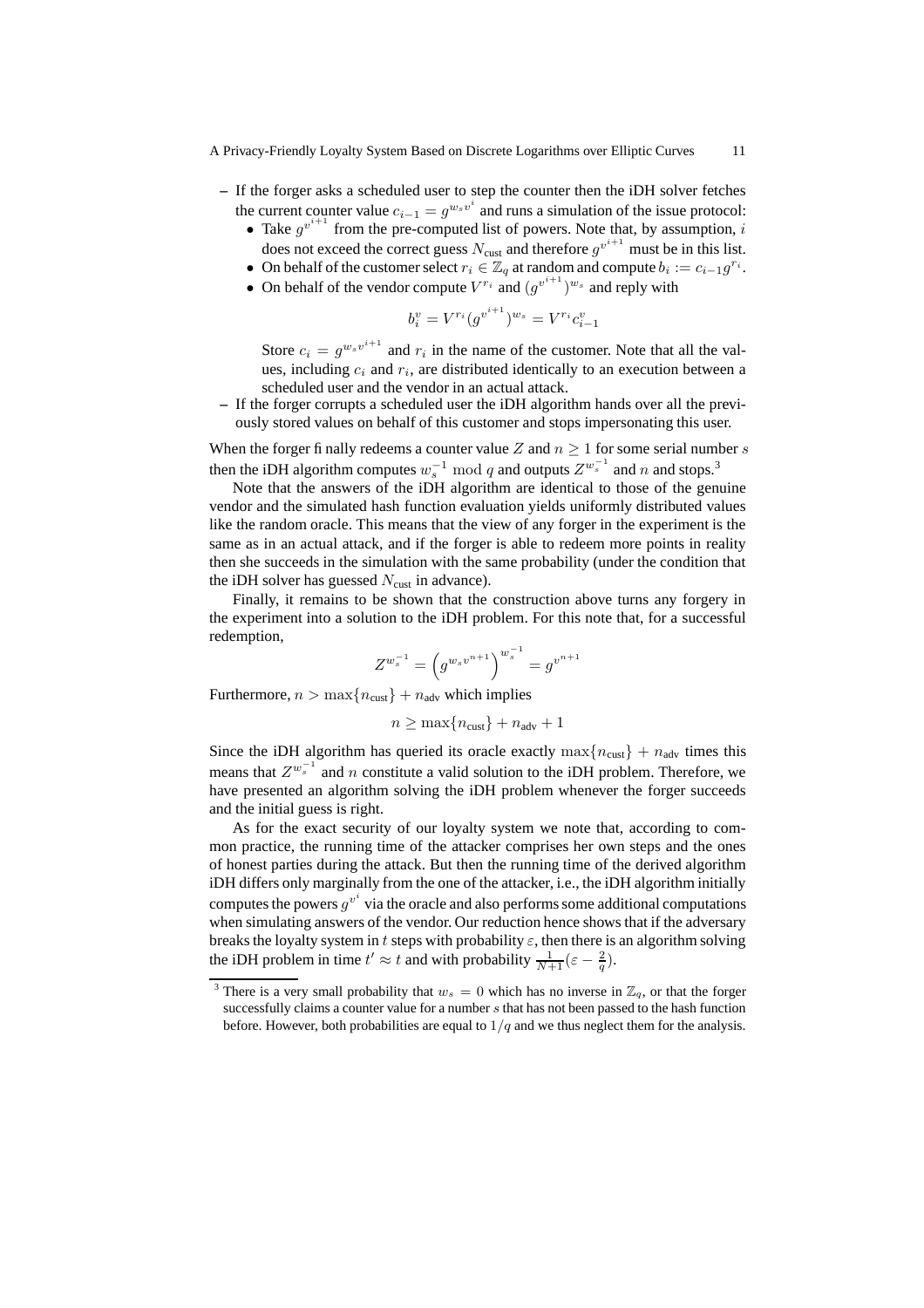**On the hardness of the iDH problem.** It remains to argue the intractability of the iDH problem. We are not aware of any reduction from well-established problems like the Discrete Logarithm problem or the canonical Diffie-Hellman problem. Still, we give a brief discussion about the intractability of the iDH problem and its relationship to similar problems.

The algorithm's task is to find some  $n \geq 1$  and  $g^{n+1}$  after having made at most n−1 calls to the oracle. *Under the condition that the algorithm never queries the oracle* the canonical Diffie-Hellman problem can be reduced to this problem and our problem is hence believed to be infeasible. Namely, without the help of the oracle the algorithm computes a variant of the Diffie-Hellman function,  $g^p \mapsto g^{v^n}$  for unknown v and some  $n > 1$ . This function, however, has the same power as the classical DH function for n's of order  $O(\sqrt{\log q})$ , refer to [24, 21].

As for the power of the oracle queries, note that the iDH problem is related to another problem from computational complexity. Namely, it is believed that computation of powers  $V^{2^n}$  requires *n sequential* squarings and that there is no efficient improvement allowing a faster parallel computation. This problem has been applied in cryptography before to derive protocols with critical time release properties [8].

In our case the constant 2 in the computation of  $V^{2^n}$  is replaced by the unknown value  $v$ , even hampering the task. Hence any successful iDH algorithm that, in addition to the oracle calls, only performs operations which are independent of the input would give rise to a new algorithm deriving powers  $V^{v^n}$  with less than n exponentiations (using some preprocessing).

In conclusion, we cannot prove that the iDH problem is as hard as, say, the computational Diffie-Hellman problem. However, the discussion above indicates that straightforward algorithms for the problem do not work and that more sophisticated algorithms would be required to solve the problem —if it can be solved efficiently at all.

## **5.3 Efficiency and Implementation Issues.**

To implement the protocol one has to pick an appropriate elliptic curve with a pairing function and define a hash function mapping stringsto random group elements. We refer to [20, 6, 7, 1, 17] for such choices. Indeed, it is not hard to see that we can eliminate the hash function (and the random oracle model in the security proof) if we let the vendor choose a random value  $c_0$  for the customer in an initialization step. The unforgeability now follows from the hardness of the iDH problem alone.

The variant with the vendor choosing the serial number can also avoid accidental collisions which may happen when customers select the serial numbers, even if the collision probability is very small. Unfortunately, this variant has some drawbacks as well. First, it requires an additional interaction to get a new serial number for initializing a new counter. Second, requesting a serial number might be correlated with a purchase / issue transaction. This may allow the vendor to link the redeem transaction with the counter's first issue transaction. Furthermore, in this variant the vendor learns that no issue transaction prior to the creation of the serial number is related to the user. In summary, the creation of serial numbers by the vendor has some disadvantages regarding privacy. Another drawback is that a malicious customer could repeatedly request serial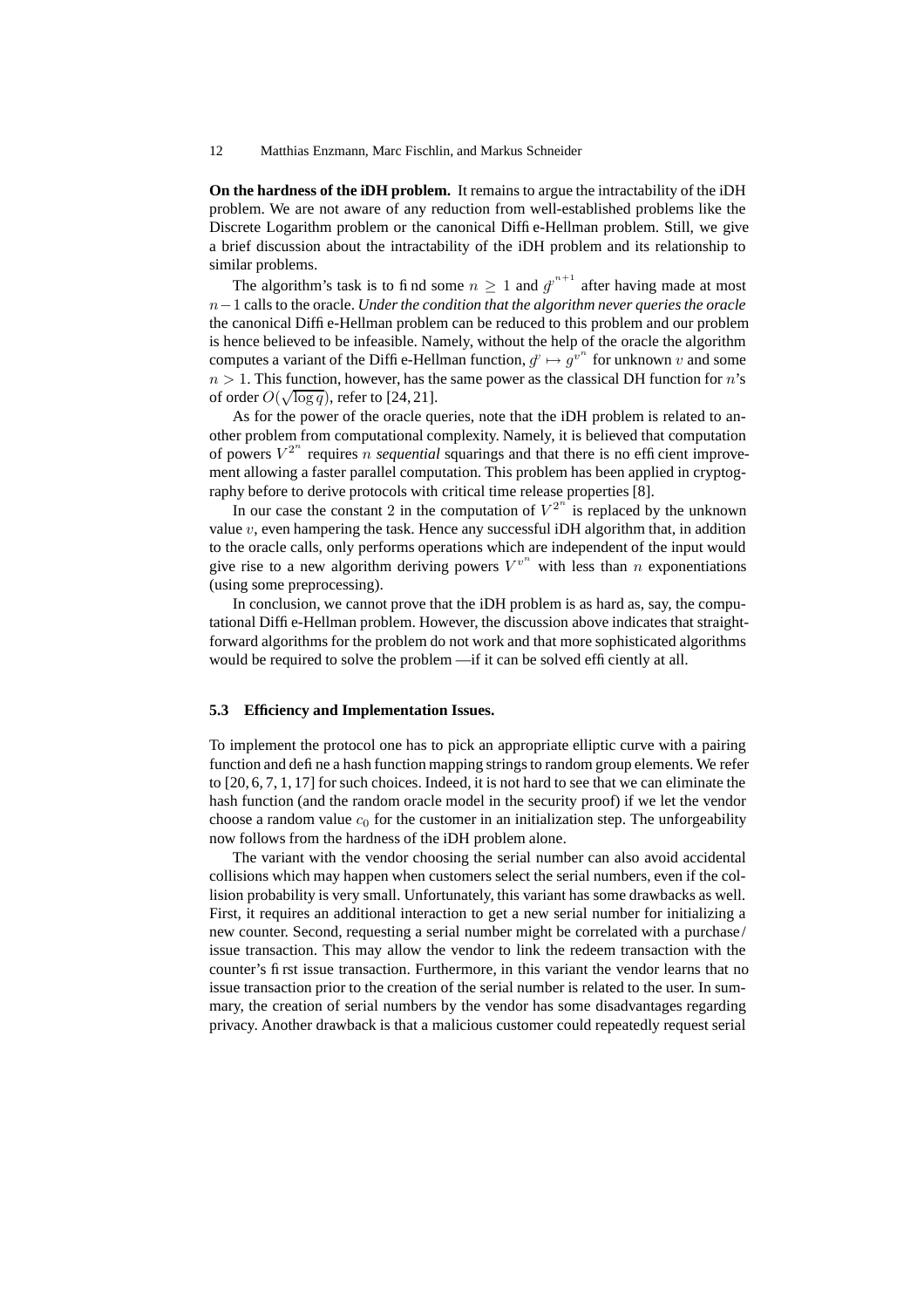A Privacy-Friendly Loyalty System Based on Discrete Logarithms over Elliptic Curves 13

numbers from the vendor without really using them. Since each serial number can only be issued once, this may lead to an unnecessary waste of serial numbers.

Recall that we also require the order of the vendor's secret  $v$  in the multiplicative group  $\mathbb{Z}_q^*$  to be quite large. This can be accomplished by letting  $q - 1$  have only large prime factors. Specifically, for  $q \approx 2^{160}$  it suffices to let  $q - 1$  consist only of prime factors larger than 40 bits. Then any element  $v \neq 1$  has order at least  $2^{40}$  in  $\mathbb{Z}_q^*$  which is sufficient for all practical purposes. Since  $g^{n} = g^{v^{n+i \text{ or } \text{ord}_{\mathbb{Z}_q^*}(v)}}$  for any  $i \geq 0$ , an adversary may claim higher counter values  $n + i \cdot \text{ord}_{\mathbb{Z}_{q}^{*}}(v)$  instead of n. But this can be tackled by defining a maximum counter value which is obviously smaller than  $\text{ord}_{\mathbb{Z}_q^*}(v)$ , i.e., larger counter values will not be accepted in the redeem protocol. The vendor may publish this bound on the maximum number of points as part of the system parameters.

We address the vendor's effort for the verification in the redeem protocol. Note that the vendor first calculates  $w := v^n \mod q$  over  $\mathbb{Z}_q^*$  and then  $H(s)^w$  in the elliptic curve and finally compares it with the given  $c_n$ . Altogether these are only two exponentiations, and thus improves efficiency over the verification of  $n$  blind signatures in the tokenbased case. To decrease this effort further the vendor can also pre-compute and store powers of the universal value v, especially if all customers are likely to claim points for a fixed value, like  $n = 10$ . Verification of a claim then essentially boils down to a single exponentiation.

The proposed solution has an efficiency drawback in a model that allows customers to be issued more than one loyalty point in one purchase. If a customer should obtain  $m > 1$  points in one purchase, the issue protocol has to be carried out m times.

# **6 Related Work**

Much work has been done by economic and marketing experts in the field of loyalty systems, e.g., see [5, 28, 14]. Furthermore, there has been lots of work stressing the importance of privacy for electronic commerce, e.g., see [18]. A common goal of proposals for privacy enhancing systems in the area of electronic commerce is to prevent certain parties from linking activities of the same customer. In typical commercial relationships, there are many possibilities to link customer transactions. For instance, in the area of payment systems, the unlinkability of widthdrawal and desposit has been considered [12, 9]. In [16], a solution to establish the unlinkability of the customer's search and order phases has been proposed. In this context, we provide a solution to guarantee that unlinkability achieved by other techniques still holds when using a loyalty system.

Other work regarding technical proposals for loyalty systems can be found in [23]. In this work, an infrastructure based on smart cards is proposed which allows individuals to introduce their own currencies or loyalty systems. However, they do not deal with the problem of achieving privacy in loyalty systems. Another proposal for a loyalty system was presented in [29]. In this work, the authors respect the privacy aspect. However, the goal of the system was not to provide unlinkability of transactions. The solution is based on pseudonymity, and thus provides a weaker form of privacy protection.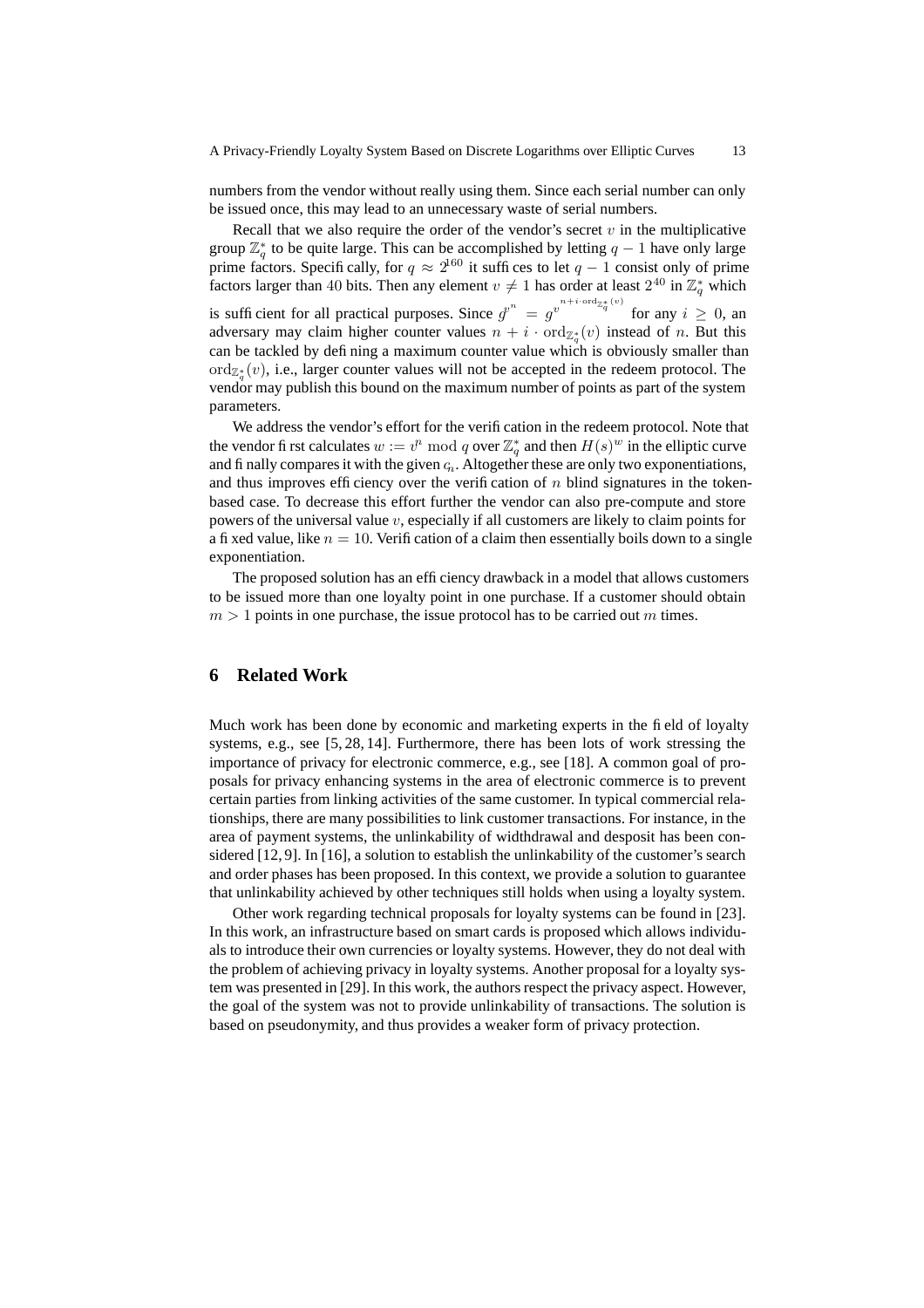# **7 Conclusion**

We have presented a privacy-friendly loyalty systems that does not allow vendors to link customers' transactions. The presented approach basically consists of a counter for loyalty points secure against forging and linking of transactions. The counter is increased in a blind signatures protocol exploiting the problem to compute discrete logarithms in groups of prime order. In the redeem phase, the counter can be verified efficiently in one step, regardless of the number of loyalty points that have been collected. Loyalty systems can provide an important strategy for vendors' customer relationship management to retain customers and to increase the incentive for repeated buying. The privacy property of our proposal may attract customers that usually refuse to become members of a loyalty program since they fear infringements of their privacy.

# **References**

- 1. Paulo S.L.M. Baretto, Hae Y. Kim, Ben Lynn, Michael Scott. Efficient algorithms for pairing-based cryptosystems. In *Advances in Cryptology - CRYPTO 2002 – 22th Annual International Cryptology Conference, Proceedings*, LNCS 2442. Springer Verlag, 2002.
- 2. M. Bellare, C. Namprempre, D. Pointcheval, M. Semanko. The one-more-RSA-inversion problems and the security of Chaum's blind signature scheme. In *Journal of Cryptology*, Vol. 16, No. 3, 2003.
- 3. Mihir Bellare, Phillip Rogaway. Random oracles are practical: A paradigm for designing efficient protocols. In *Proceedings of the 1st ACM conference on computer and communications security (CCS '93)*, November 1993.
- 4. Alexandra Boldyreva. Efficient threshold signatures, multisignatures and blind signatures based on the Gap-Diffie-Hellman-group signature scheme. In *Public Key Cryptography (PKC) 2003*, LNCS 2567. Springer Verlag, 2003.
- 5. Ruth N. Bolton, P. K. Kannan, Matthew D. Bramlett. Implications of loyalty programs and service experiences for customer retention and value. *Journal of the Academy of Marketing Science*, 28(1), 2000.
- 6. Dan Boneh, Matthew Franklin. Identity based encryption from the Weil pairing. In *Advances in Cryptology - CRYPTO 2001 – 21st Annual International Cryptology Conference, Proceedings*, LNCS 2139. Springer Verlag, 2001.
- 7. Dan Boneh, Ben Lynn, Hovav Shacham. Short signatures from the Weil pairing. In *ASI-ACRYPT 2001, 7th International Conference on the Theory and Application of Cryptology and Information Security, Proceedings*, LNCS 2248. Springer Verlag, 2001.
- 8. Dan Boneh, Moni Naor. Timed commitments (extended abstract). In *Advances in Cryptology - CRYPTO 2000 – 20th Annual International Cryptology Conference, Proceedings*, LNCS 1880. Springer Verlag, 2000.
- 9. Jan Camenisch, Jean-Marc Piveteau, Markus Stadler. An efficient fair payment system. In *1st ACM Conference on Computer and Communications Security (CCS'96)*. ACM Press, 1996.
- 10. Ran Canetti, Oded Goldreich, Shai Halevi. The random oracle methodology, revisited. In *Proceedings of the thirtieth annual ACM symposium on Theory of computing (STOC 1998)*. ACM Press, 1998.
- 11. David Chaum. Untraceable electronic mail, return addresses, and digital pseudonyms. *Communications of the ACM*, 24(2), February 1981.
- 12. David Chaum. Privacy protected payments: Unconditional payer and/or payee untraceability. In *Smart Card 2000, Proceedings*. North Holland, 1989.